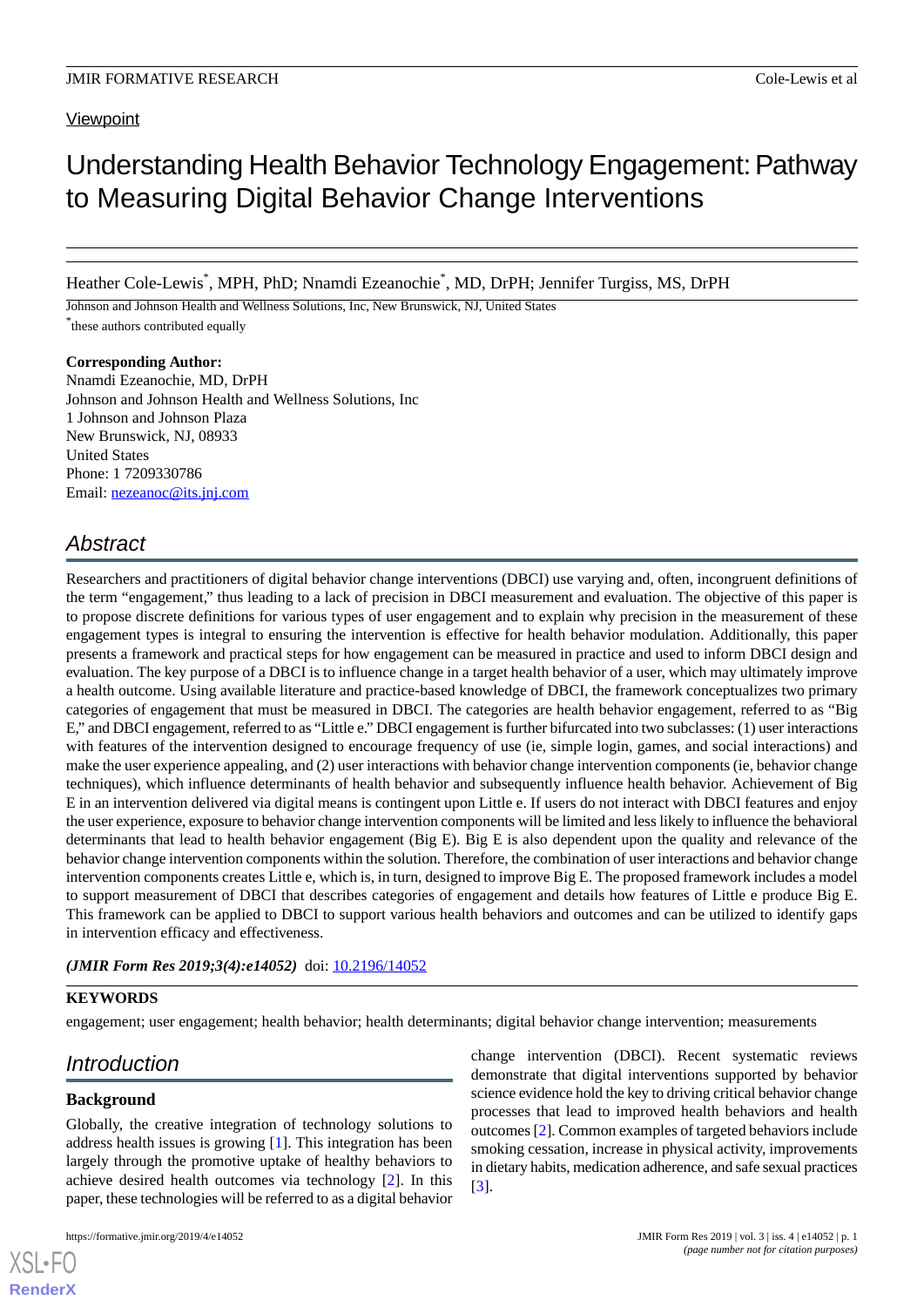However, the extent to which these innovations can deliver on the promise of demonstrable positive health outcomes depends on the successful utilization of interventions by users and the subsequent sustained performance of the intended health behaviors. This utilization has been generally referred to as "engagement" or "user-engagement." This term is largely recognizable, but at the same time, abstract and difficult to measure accurately in different settings and contexts. This measurement limitation can be mitigated by applying frameworks/models that guide the way engagement is considered, measured, and applied in analysis within an intervention. Precise definitions and measurements for engagement will allow for better estimation of DBCI effectiveness and provide accurate insights that inform relevant intervention recommendations [\[4](#page-8-2)].

#### **Goal**

The aims of this study are (1) to provide an analysis of current engagement definitions and models in the literature, (2) to propose a new model that builds on existing frameworks but addresses current limitations, and (3) to describe the implications for applying the proposed framework to measurements and analysis within DBCI.

#### **Analysis of Current Definitions of Engagement in Literature**

It is generally accepted that user engagement with DBCI is a precursor to improved health outcomes. Growing evidence supports that interaction with DBCI and adherence to intervention features improve the likelihood of reaching desired health outcomes [[5\]](#page-8-3). There is currently no universally accepted and comprehensive definition for engagement, and this has two main implications. First, there is a limited and inconsistent understanding of the engagement's specific impact, particularly on DBCI effect size, attrition, and sustained health behaviors [[4\]](#page-8-2). Second, there is also a lack of precision in DBCI measurement and evaluation, as the term "engagement" can be interpreted differently across industries (eg, marketing, psychology, and human-computer interaction) [[6\]](#page-8-4).

One definition of engagement evaluates esthetics and navigability, particularly how users interface with digital interventions [[7\]](#page-8-5). This type of engagement typically observes usability, measuring interactions with features and functions of the digital solution. This definition is important because it provides insight into the level of use and interaction of a digital intervention. It also informs what components of the intervention users enjoy or use the most and opportunities to leverage these insights to inform future interventions.

Engagement on this level is an important element for the digital intervention scale. O'Brien and Tom [[8\]](#page-8-6) defined engagement as an assessment of a user experience (interaction and involvement) with an innovation or technology-based intervention [[8](#page-8-6)]. They argue that this experience leads to the formation of sentiments that impact a user's likelihood to advocate the use of the innovation among others within their social networks. Furthermore, this definition of engagement helps researchers understand more about the type of users involved in their intervention (ie, data from this engagement

addresses questions such as the emerging user-engagement hierarchy identified via subgroups based on user interaction with the features of the digital intervention) [\[9\]](#page-8-7). With an understanding of the baseline users of an intervention and their characteristics, researchers can build updates to digital interventions that positively support most types of users [\[8\]](#page-8-6).

Nevertheless, there are limitations with this type of engagement definition. Definitions based exclusively on user interactions assume that engagement with the digital innovation ultimately leads to the intended intervention outcome (ie, higher engagement and adoption lead to desired health outcomes). This assumption is problematic because of the current limited interpretational challenges user interaction data present, such as the difficulty in distinguishing online versus offline interactions and the implications for intervention exposure, or the absence of frameworks that identify unique meaningful interaction sequences with digital features that translate to specific behavior change techniques (BCTs) embedded in a DBCI [\[10](#page-8-8)]. Therefore, this level of engagement definition is insufficient in meeting the need for better and more precise measurement of engagement to inform the effectiveness of DBCI.

Some researchers conceptualize engagement in terms of a user performing the intended health behaviors within an intervention [[11\]](#page-8-9). This type of engagement seeks to understand the relationship between using the digital intervention and behavior change, drawing on evidence-based principles and behavioral theories to evaluate changes in health outcomes [[11,](#page-8-9)[12](#page-8-10)]. The advantage of this definition is that it is ultimately concerned with whether an individual performed the desired health behavior. This definition can closely tie the effectiveness of an intervention to a measure of engagement. Definitions of engagement based on behavior performance parameters only do not provide details of user interactions with components of a digital intervention. Thus, an understanding of what specific digital features are linked with behavior engagement (ie, what features are effective) is absent. This is a significant limitation because data needed to update features of the intervention are absent; thus, future optimization and cost-saving processes informed by evidence will be nearly impossible [[13\]](#page-8-11). Therefore, one is left with a *potentially* effective DBCI and no understanding of what features contributed to their efficacy, thus lacking insights to inform intervention optimization and scale.

The absence of a standardized DBCI framework for defining and measuring engagement inhibits the ability to understand the mechanisms of action of an intervention. Therefore, current approaches are limited in providing accurate and detailed measurement data necessary to demonstrate effectiveness of DBCI.

A proposed model should include definitions of engagement related to DBCI feature interaction as well as performance of the desired health behavior [\[14](#page-8-12)]. This approach can inform which specific features of a DBCI influence performance of a health behavior. Essentially, an integrated model should be able to address the relationship between user interaction with the DBCI and the user health behaviors, thus answering the

 $XS$  $\cdot$ FC **[RenderX](http://www.renderx.com/)**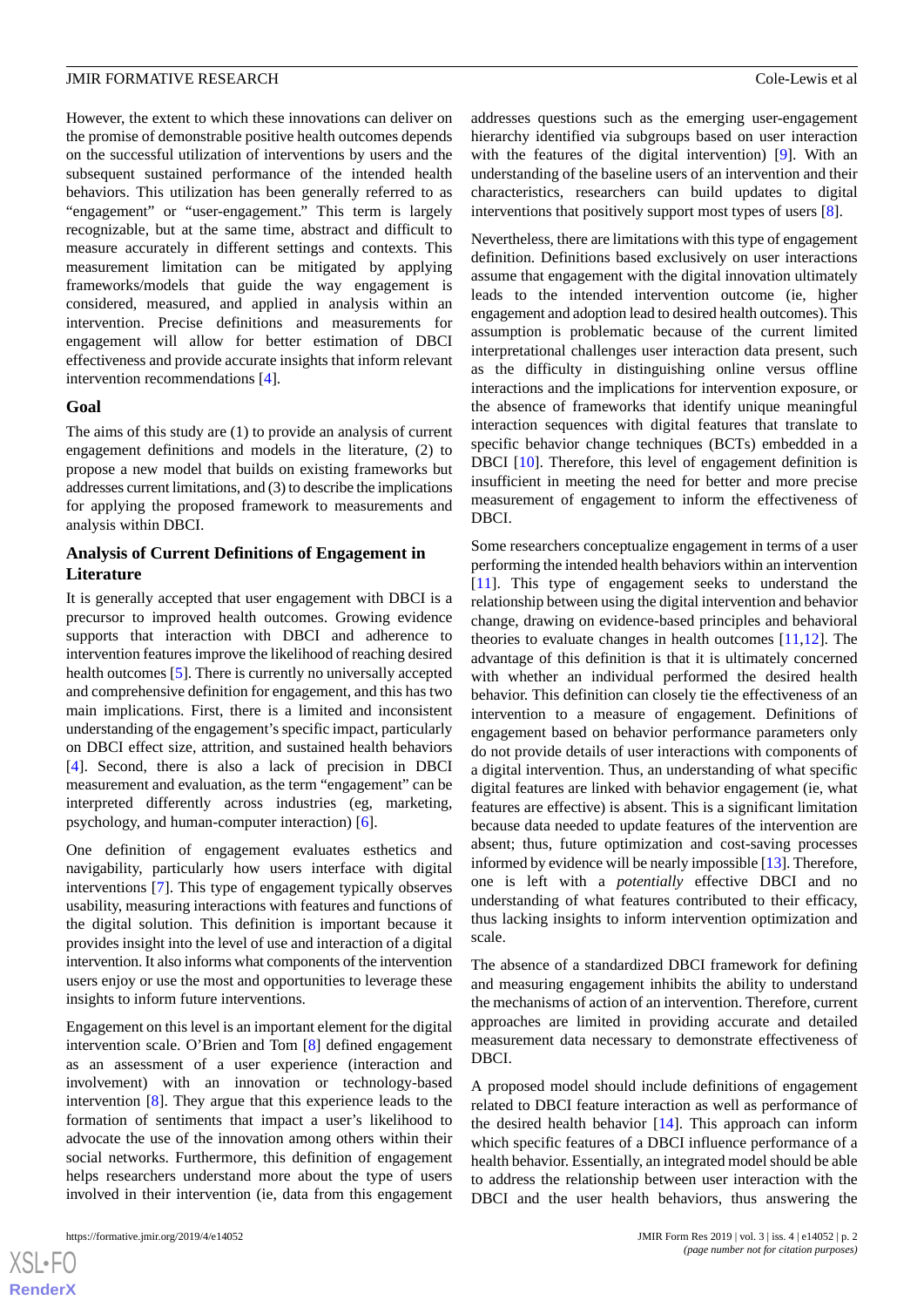#### question, "*What level of user-engagement with the DBCI, and by which users, leads to a desired health?*"

Furthermore, this model should ideally delineate and identify unique, meaningful interaction sequences that represent digital features informed by specific behavior change theory–informed components of the intervention (eg, BCTs) [\[13](#page-8-11)]. This hierarchical representation of user feature interaction and intervention exposure to BCTs informs a robust dataset that contains explanatory variables that enable a deeper DBCI analysis in real-world settings and an explanation of the mechanism of action with regard to change processes [[13\]](#page-8-11). For this model to be complete, we need to account for behavioral determinants that mediate or moderate the association between digital features engagement and their impact on associated intervention health behavior outcomes. These determinants should include determinants related to user engagement with DBCI [[15\]](#page-8-13). Examples include technology self-efficacy; satisfaction with the DBCI; intervention usability [[15\]](#page-8-13); and technology-associated determinants informed by the technology acceptance model (TAM), such as perceived usefulness, perceived ease of use, and perceived compatibility [\[16](#page-8-14)]. In addition, psychosocial determinants rooted in behavioral theories relevant to the behaviors of interest such as the social ecological model [\[17](#page-8-15)]; Capability, Opportunity, Motivation - Behavior (COM-B) model [[18\]](#page-8-16); and social cognitive theory [\[19](#page-8-17)] must be included in the proposed engagement model. A model housing both engagement definitions (engagement with DBCI and desired health behavior, technology determinants, psychosocial determinants, and outcomes) is robust enough to inform datasets that support rigorous evaluation and measurements of DBCI.

## *The Johnson and Johnson Approach to Health Engagement: Definitions and Framework*

### **Overview**

Following the abovementioned recommendation outlining a proposed model for defining and measuring engagement, we present a definition and model for engagement. Several steps were taken to achieve this goal.

First, several definitions of engagement were reviewed from the literature and practice-based knowledge surrounding DBCI [[7](#page-8-5)[,11](#page-8-9)-[15\]](#page-8-13). These definitions were analyzed to identify current limitations.

Second, new definitions for engagement were proposed. The intention here was to have new sets of definitions that addressed the observed limitations of current definitions and to standardize terminologies around DBCI engagement with the intention of creating better DBCI measurements.

### **Defining "Big E" and "Little e" Engagement**

"Big E" is engagement with the targeted health behavior, hereafter referred to as health behavior engagement, and is the primary outcome of a DBCI. However, the goal is to attain health outcomes through the health behavior. Thus, it is important that engagement with the health behavior is achievable and measurable to determine if a DBCI is successful.

"Little e" is engagement with the digital behavior change intervention. This is sometimes referred to as user interaction with the digital solution. Hereafter, the term DBCI engagement will be used to represent engagement with the digital solution. DBCI engagement is comprised of two types of interactions:

- User interactions with the DBCI features and the context in which those interactions happen (little  $e_{\text{III}}$ )
- Interactions with behavior change intervention components/active ingredients specifically designed to influence the behavioral determinants which in turn influence the health behaviors (little  $e_{\text{RCT}}$ )

The success of health behavior engagement is dependent upon DBCI engagement. If users do not interact with DBCI features, exposure to the behavior change intervention components will be less likely to influence behavioral determinants and lead to health behavior engagement across a broad population. Health behavior engagement is also dependent upon the quality and relevance of the behavior change intervention components within the solution. Therefore, user interactions and behavior change intervention components combine to create Little e; this in turn influences Big E. [Figure 1](#page-3-0) illustrates how these definitions of engagement inform the overall intervention measurement.

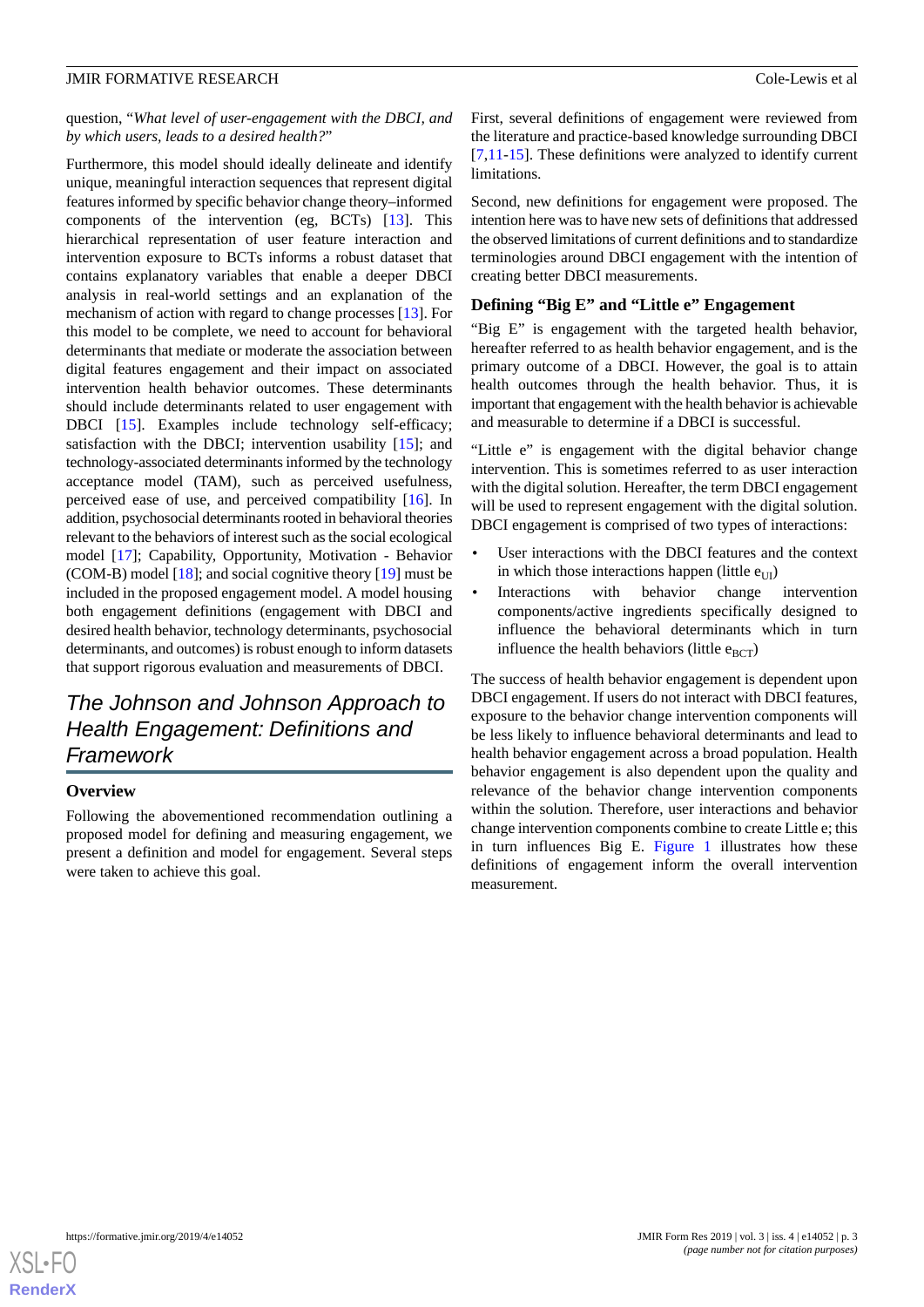<span id="page-3-0"></span>**Figure 1.** Diagram illustrating the Johnson and Johnson approach to health engagement. UI: user interaction; Ux: user experience; BCT: behavior change technique.

# **Measuring Effectiveness** Engagement - Big E vs. Little e



[Figure 1](#page-3-0) indicates that a sedentary individual will need to interact with the appropriate level of the DBCI features (little  $e_{\text{UI}}$ ) to be exposed to the right and effective level of behavior change intervention components (little  $e_{\text{BCT}}$ ). This should ideally lead to changes in determinants that support engagement with the health behavior. Inadequate levels of little  $e_{\text{III}}$  interaction or ineffective exposure to appropriate BCTs will not lead to

health behavior engagement [\(Figure 2](#page-3-1)). In some cases, appropriate exposure to a BCT is based on what is clinically relevant to influence a health behavior and by extension, a health outcome. For example, physical activity (steps) tracking is a BCT (self-monitoring of a behavior), but attaining *x* number of steps will be needed to begin seeing a decrease in *y* amount of weight (health outcome).

<span id="page-3-1"></span>**Figure 2.** Diagram illustrating relationship engagement measurements. UI: user interaction; BCT: behavior change technique.

# **Measuring Effectiveness - Big E and Little e**



#### Low Interaction & Decreased Intervention:

When a user has low interaction with the digital health solution, they receive decreased exposure to BCTs, therefore, there is a reduced likelihood that the behavior outcome will be achieved.

#### Appropriate Interaction & Ineffective Intervention:

When a user has an appropriate level of interaction with the digital solution but the BCTs components are not relevant, then there is a reduced likelihood that the behavior outcome will be achieved.

#### **Appropriate Interaction & Effective Intervention:**

When a user has the appropriate level of interaction with the digital solution and the BCT components are relevant, then there is a increased likelihood that the behavior outcome will be achieved.

Principles from program planning and intervention design literature [\[20](#page-8-18)] were leveraged to develop a framework model unique for building DBCI. This model is a hybrid that uses the layout of a theory of change conceptual model and a traditional logic model ([Table 1](#page-4-0)) to provide the structure upon which we

systematically embedded the new engagement definitions and then tested the robustness of these definitions in order to produce the right amount of data to inform complete and accurate measurements of DBCI effectiveness.

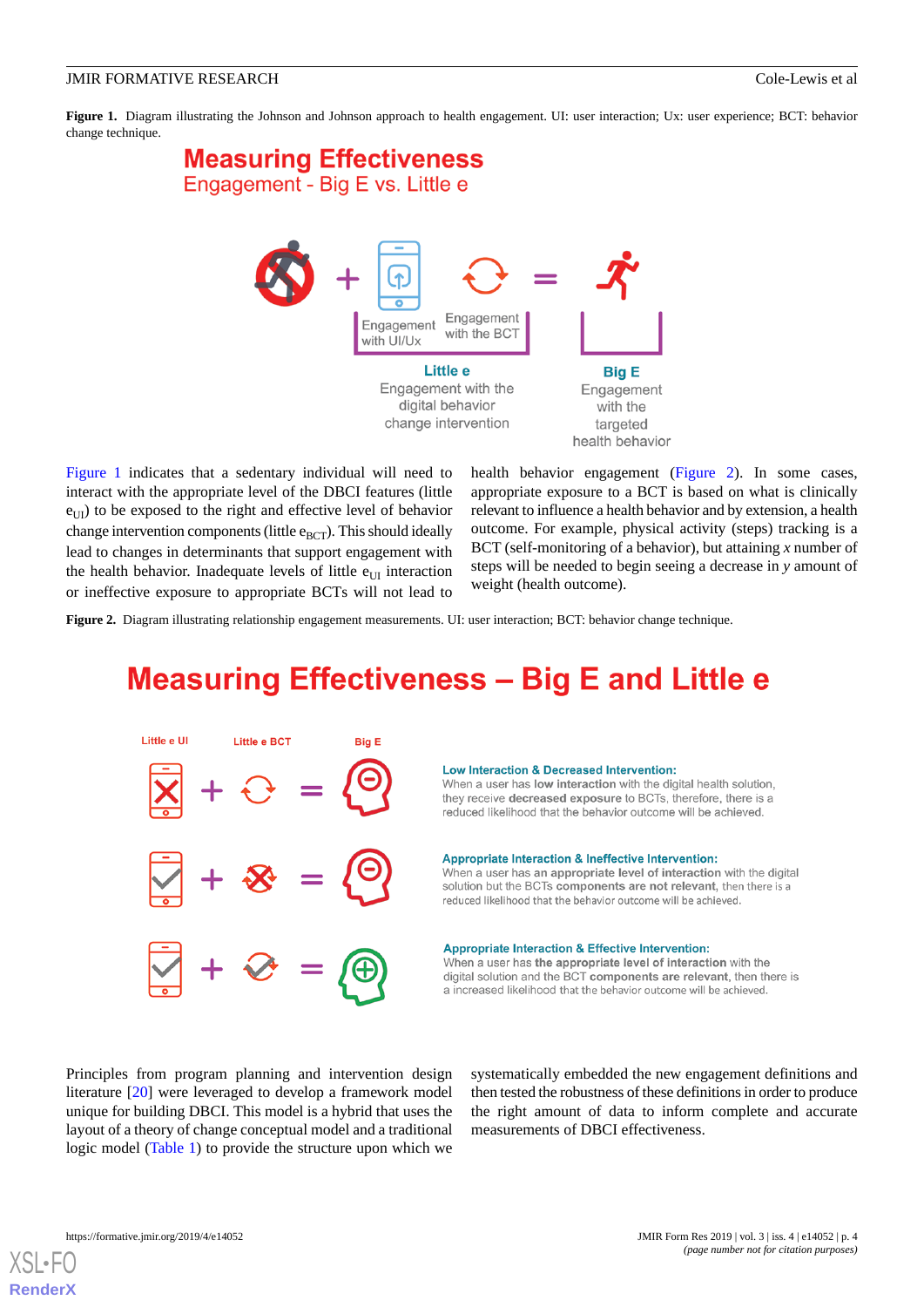<span id="page-4-0"></span>Table 1. The Johnson and Johnson approach to health proposed engagement definitions and framework. As with a traditional logic model, this table should be read from left to right. The underlying assumption is that exposure to an intervention should lead to changes in determinants that in turn influences health behaviors, health outcomes, and organizational outcomes. For each phase of the logic model, the table illustrates examples of the engagement category, measurement category, sample metrics, and the metrics/data source.

| Logic model<br>category | Exposure to intervention                          |                                           | Determinants                                                                                                              | Health behavior                                                             | <b>Health outcomes</b>                   | Organizational<br>outcomes                     |
|-------------------------|---------------------------------------------------|-------------------------------------------|---------------------------------------------------------------------------------------------------------------------------|-----------------------------------------------------------------------------|------------------------------------------|------------------------------------------------|
| Engagement<br>category  | Little e engagement with the $DBCIa$              |                                           | $\overline{\phantom{a}}^{\phantom{a}b}$                                                                                   | Big E engagement<br>in health behaviors                                     | Outcome                                  | Outcome                                        |
| Measurement<br>category | $UIc$ interactions<br>Contextual informa-<br>tion | $BCTd$ intervention<br>components         | Capability<br>Opportunity motivation                                                                                      | Health behaviors                                                            | Health outcomes at<br>individual level   | Organizational<br>outcomes                     |
| Sample metrics          | Clicks<br>Swipes<br>Location data                 | Goal setting<br>Restructuring<br>thoughts | Change in:<br>Skills<br>Self-efficacy to perform<br>physical activity<br>Access to food store with<br>health meal options | Sufficient level of<br>physical activity<br>Targeted nutrition<br>behaviors | Improved A1C<br>Maintain ideal<br>weight | Descrease demand<br>of health care sys-<br>tem |
| Metric/data<br>source   | $In$ -app                                         | $In$ -app                                 | In-app/out of app                                                                                                         | In-app/out of app                                                           | In-app/out of app                        | In-app/out of app                              |

<sup>a</sup>DBCI: digital behavior change interaction.

<sup>b</sup>Not applicable.

<sup>c</sup>UI: user interface.

 ${}^{d}$ BCT: behavior change technique.

This framework provides an engagement category that details how features of Little e inform Big E and builds upon components that align with an intervention logic model, such as exposure to the intervention, determinants, health behaviors, health outcomes, and organizational outcomes. There were five steps that informed the process of building the model and its components:

- 1. Utilization of market research, economic evaluation, and subject matter expertise in therapeutic areas to inform our choice of the organizational, individual health, and behavior outcomes (ie, we knew what specific behaviors needed to be performed to lead to the outcomes of interest and by what effect size).
- 2. Review of the behaviors and created subbehaviors and specific performance indicators associated with them.
- 3. Examination of the behavior science literature to deduce the factors (mediator or moderators) that influence the performance of the behaviors among individuals in the target population. These factors were grouped using various frameworks such as (a) enabler and barriers; (b) mediators or moderators; (c) factors personally and environmentally informed by the socioecological model [[17\]](#page-8-15); and (d) capability, motivational, or opportunity factors [\[18](#page-8-16)].
- 4. Use of the understanding and learnings from several theories, such as the classical and operant processes, social cognitive theory, social learning theory, and self-determination theory [\[19](#page-8-17),[21-](#page-8-19)[23\]](#page-8-20), to determine which behaviors fall within the involuntary and voluntary process. Thereafter, we used this guidance to determine antecedent and consequence behavioral determinants (ie, BCTs that make up components of the intervention).
- Use of the understanding from the intervention mapping literature [[20\]](#page-8-18) to determine specific change processes that

illustrated our best-informed assumptions about which specific BCTs drive factors influence performance of the behaviors. This helped define and guide the digital product strategy where each behavior change process is represented by a set of user experience/user interaction (UI) and content features.

The measurement category provides additional detail of what factors should be measured in each engagement category. Finally, the example metric category provides examples of metrics used during evaluation.

## *Implications of the Engagement Framework for Interventions Measurements*

#### **Overview**

The framework provides a structure to discuss implications for the measurement and analysis of DBCI. These implications will be discussed under the categories of the engagement framework. They include exposure to the intervention, determinants, behavior, and outcomes. These categories are organized in a manner that provides information on the potential causal pathway of change between intervention exposure and outcomes, that is, exposure to the intervention (Little e) influences determinants that influences behaviors and ultimately leads to health outcomes. Insights on approaches to DCBI analysis using engagement data will also be discussed in this paper.

#### **Exposure to the Intervention (Little e)**

This category is comprised of two engagement types: (1) user interaction with the DBCI features (little  $e_{U|U}$ ) and (2) interactions with the behavior change interventions components (little  $e_{\text{BCT}}$ ).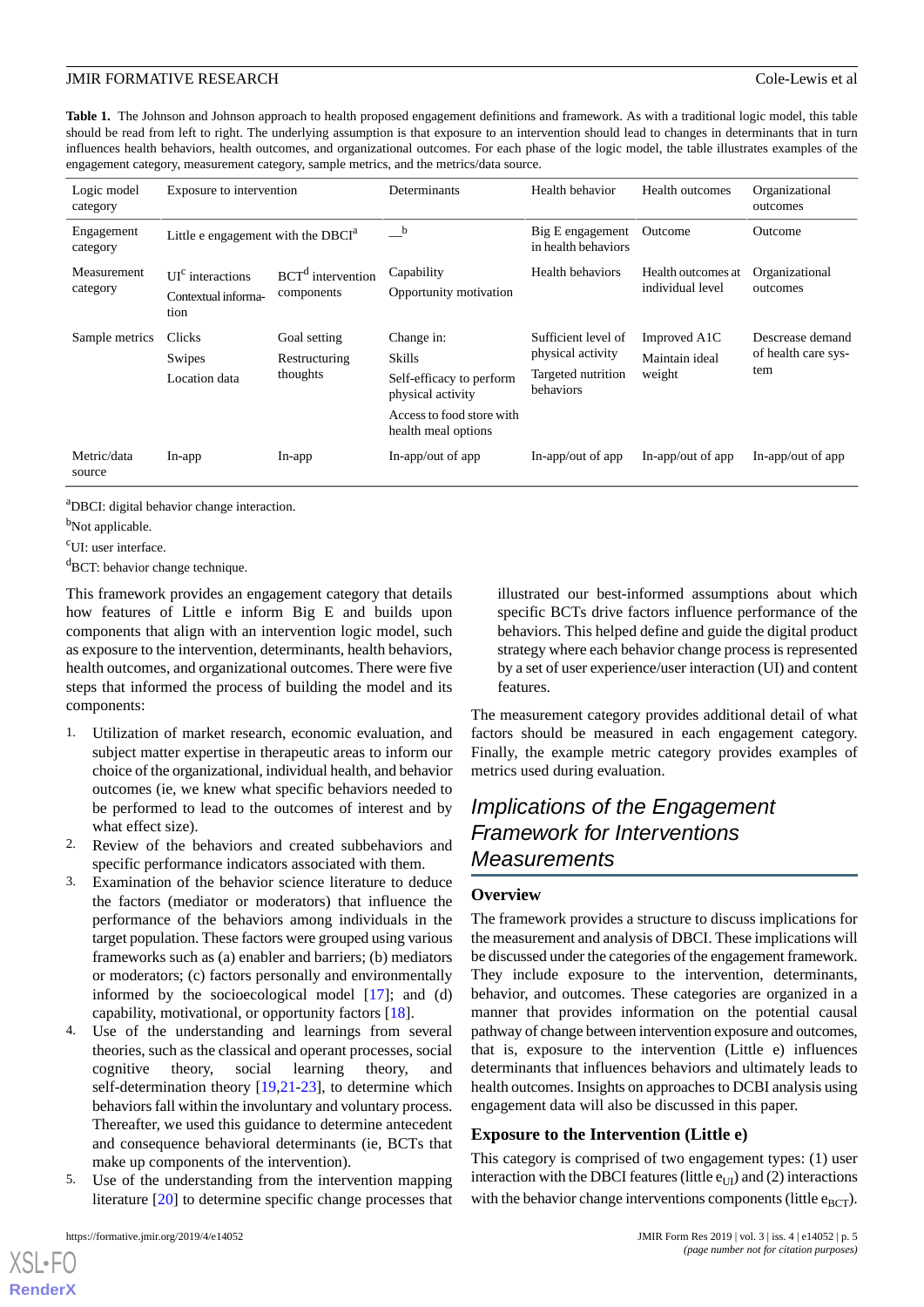#### **User Interaction With the Digital Behavior Change Interventions**

This refers to user interaction with the technology. Exemplary categories of digital solution interactions that could be measured include number of logins, clicks, swipes, time spent interacting with each feature, order of interactions (path taken), and real-time feedback/assessment of user experience. These interactions can be captured within the solution at the backend by using combinations of product analytics data, representing user-level individual interactions data over time (ie, longitudinally). It is critical to collect individual level, time-series data and specify this request upon the development of a DBCI solution. Often, however, out-of-box analytical programs do not have this capability as the default setting.

### **Interactions With Behavior Change Intervention Components**

Interaction with, and subsequent exposure to, the behavior change intervention components (little  $e_{\text{BCT}}$ ) is designed specifically to influence the determinants of behavior [[15\]](#page-8-13). Using theory-informed models [\[17](#page-8-15)[,19](#page-8-17)-[23\]](#page-8-20), we can detail which user little  $e_{\text{BCT}}$  interactions are associated with specific health behaviors. In traditional intervention design, these are the key

components of behavior change theory that are used to influence changes in determinants, and ultimately, health behaviors.

Behavior change interventions are most effective when developed using behavior change theory [\[2](#page-8-0)]. Therefore, we have to understand exposure to behavior change techniques to determine specifically which behavior change intervention components are important to design and then measure in the DBCI. Behavior change techniques are the smallest component parts of widely used theories of health behavior, sourced from various fields and through consensus of experts [[10\]](#page-8-8). BCTs are used because they enable researchers to focus on specific components of an intervention in order to determine how much each aspect of the intervention is contributing to the desired outcome. In other words, use of behavior change techniques, the smallest component part of a behavior change theory, allows us to parse out the effect of each behavior change technique, thus developing an understanding of which technique works for which population and outcome. When these insights are developed in a real-world setting across a range of users, they can be translated for a larger group of users to obtain better outcomes. These BCTs are often experienced as features in the user experiences [\(Figure 3](#page-5-0)) and, in some cases, inform how the technology solutions may function.

<span id="page-5-0"></span>Figure 3. Diagram illustrating unique constellation of user interaction/user interface features that represent behavior change techniques. UI: user interaction; BCT: behavior change technique.



Further, BCTs arranged in a taxonomy, or ontology, allow for organization of the components in technology design by making behavior change theory concepts machine readable (eg, hierarchically categorized and mutually exclusive), which enables behavior science to converge with data science [[24\]](#page-8-21). Examples of BCTs include goal setting, action planning, feedback, monitoring, and problem solving. A full list of behavior change techniques commonly used in various fields of behavior science can be found in The Behavior Change Technique Taxonomy (v1) of 93 Hierarchically Clustered Techniques developed by Michie et al [\[10](#page-8-8)]. This approach enables the identification of active ingredients of the DBCI (ie, the behavior change intervention components that are most critical to improve behavior) and ultimately determine a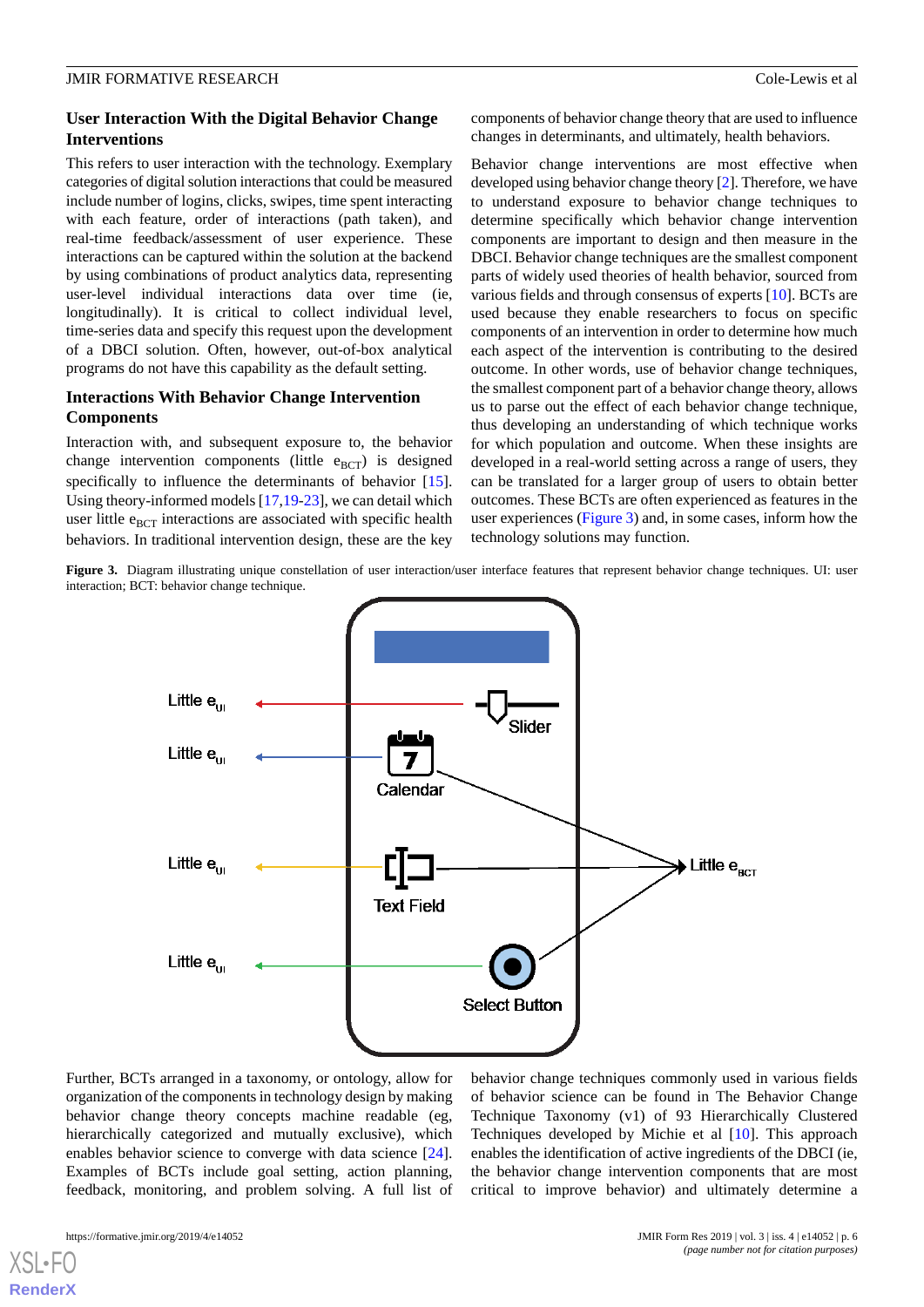dose-response relationship between the DBCI and the desired health behavior and health outcome.

Measurement of behavior change intervention components (little  $e_{BCT}$ ) can be represented by a combination of user interface interactions. Some of the same interactions captured for understanding user interaction with the system (little  $e_{\text{UI}}$ ) can be combined to create measures for DBCI components/active ingredients ([Figure 3](#page-5-0)).

In this illustration, the app user is exposed to an "Action Planning" BCT (little  $e_{BCT}$ ) via a combination of calendar text features and a select button (little  $e_{\text{UI}}$ ) to schedule an exercise routine.

#### **Determinants**

Determinants refers to the influence of factors that shape individual decisions and actual performance of the behaviors. Prior work on digital health technology engagement models advocate for examination of two main level of determinants: (1) determinants of user engagement with the intervention (eg, DBCI) and (2) psychosocial determinants [[15\]](#page-8-13). Determinants of user engagement focus on the influences that support user interaction with a DBCI. For example, technology self-efficacy, satisfaction with the DBCI, intervention usability, and navigability and technology perceived compatibility and ease of use [\[15](#page-8-13),[16\]](#page-8-14). Psychosocial determinants refer to influence of factors (usually social) on individual/group decision and performance of behaviors (desirable or not) [\[25](#page-8-22)]. These factors are informed by various behavior science theories such as the COM-B model, socioecological model, the classical and operant processes, social cognitive theory/social learning theory, and self-determination theory [[17-](#page-8-15)[19](#page-8-17),[22,](#page-8-23)[23](#page-8-20)].

Both types of determinants can be grouped as mediators or moderators and help tie both definitions of engagement (Big E and Little e) together. According to the COM-B model, behavior change occurs when motivation meets capability and opportunity. Specifically, for a behavior to happen, the person must have the capability, opportunity, and motivation to perform the behavior [\[18](#page-8-16)]. In our Johnson and Johnson approach to health engagement framework, behavior is defined as an observable action that a person does, capability is a physical and psychological ability to perform the behavior, opportunity is an immediate environmental factor(s) that promotes or enables a behavior, and motivation refers to the mental resolve to direct a behavior [\[18](#page-8-16)].

Within the DBCI, determinants can be captured in app through assessments, although the measurement of determinant is not critical. These assessments could be periodic or based on a predefined logic (for example, business rules informing a DBCI). In some instances, this predefined logic is built around specific ecological and environment contexts that are timed or random. These types of assessments are generally referred to as an ecological momentary assessment (EMA) [\[26](#page-8-24)]. In the context of a study or research, determinants could be measured using a survey. Determinants are important to measure the effectiveness of intervention components on behavior and outcomes. Therefore, it is important to ensure they can be measured within DBCI during product testing to understand the

full mechanism of action. Once a DBCI is released, testing of determinants is unnecessary if no new audiences or population subgroups are introduced. When choosing a data capture method, it is critical to weigh the value of the data to be obtained with user burden expected. This is because a tedious user experience on data capture (eg, more burden on the user to actively track data) can, in turn, influence user engagement determinants negatively [[27\]](#page-8-25).

#### **Health Behavior (Big E)**

In this model, we categorize health behaviors as lifestyle behaviors, health care–related behaviors, and one-off behaviors. Lifestyle behaviors refer to activities performed very frequently, such as physical activity, sleeping, and eating. Examples of health care–related behaviors include adherence to medication and treatment plans, while getting a flu shot is an example of a one-off health behavior. Health behaviors can be measured though a variety of ways (in app, EMAs, surveys, etc). However, when possible, behaviors should be captured passively using in-app or out-of-app sensors to ensure accuracy of the data and reduce user burden on the people to track and monitor their behavior (except in cases when the intervention specifically calls for it).

## *Analysis of Digital Behavior Change Interventions Using Engagement Data*

#### **Overview**

Data from the engagement framework ultimately aims to describe specific relations between Little e and Big E and explains the pathway of these relationships through the influence of determinants. In other words, DBCI analysis seeks to understand which BCT exposures lead to which health behavior and through the effects of which determinants. This framework informs the development of a specific dataset that addresses these questions. There are two broad approaches to consider when analyzing such data: an a priori theory approach and a grounded theory approach.

#### **A Priori Theory Approach**

In this approach, DBCI interactions and health behavior engagement can be identified or assigned as the solution has been designed. This is largely informed by theory and learnings from behavior-based intervention implementation literature, such as intervention mapping [\[20](#page-8-18)]. A priori definition helps determine if specific assumptions or theoretical concepts utilized in the design of the DBCI solution hold true. For example, if a DBCI feature was designed to help users address a specific motivational determinant of behavior, and the feature was never utilized, you would not expect the motivational determinant to be influenced through that feature/conceptual approach. Similarly, if the feature was utilized, but the person's motivation did not change, you may question whether this component was an effective way to address this motivational factor. The critical limitation of this approach, however, is that researchers are restricted to the number of behavior change pathways (ie, from Little e to Big E) that were originally accounted for. Emerging new change processes could be potentially missed if they were not initially built in (ie, the analysis of the intervention is only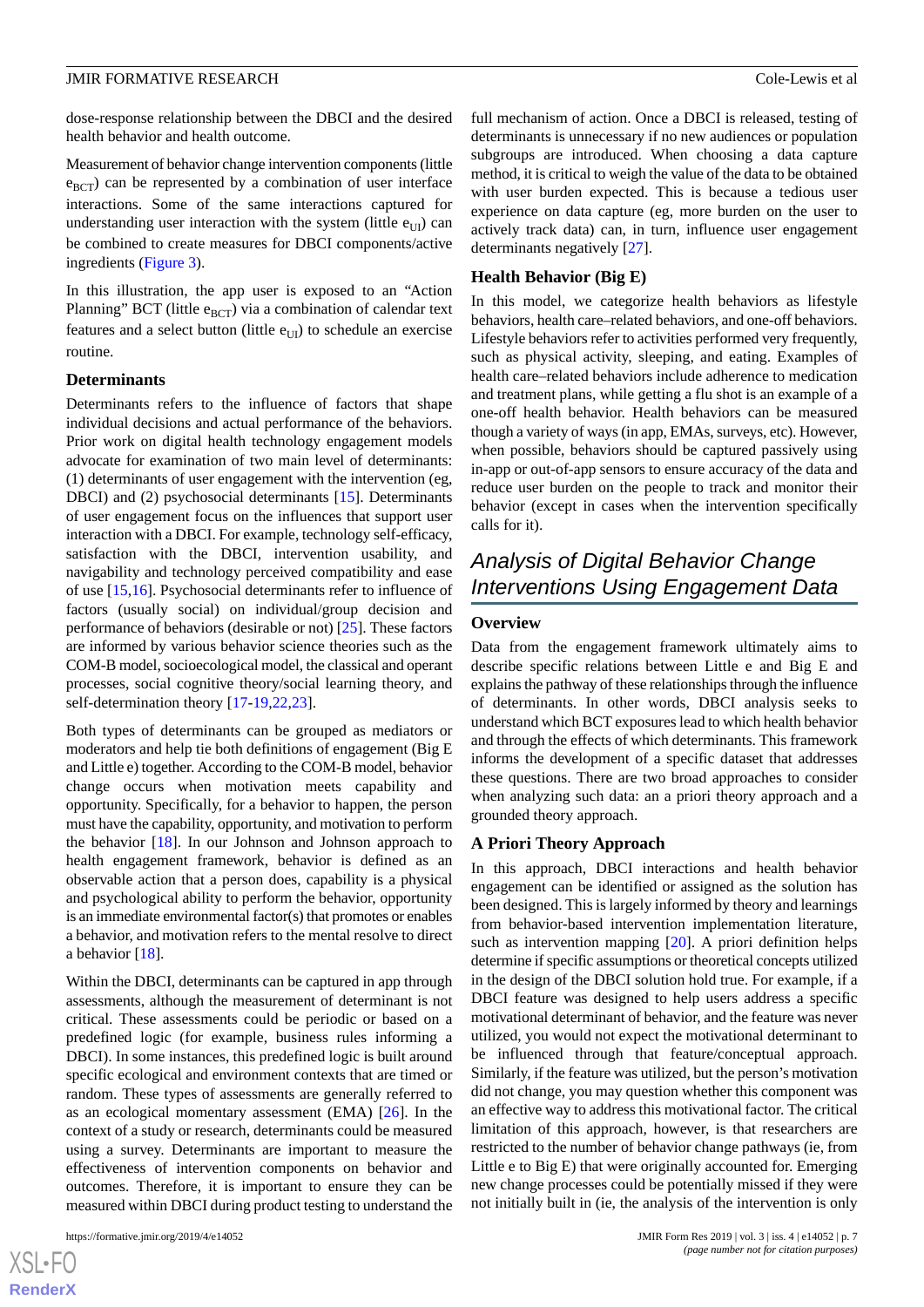as good as the change processes and pathways originally captured).

#### **A Grounded Theory Approach**

In this approach, DBCI interactions and health behaviors are interpreted in real time or after the solution has been used to develop new learnings in order to make the DCBI more effective, if needed. In this instance, methods such as cluster analysis or path analysis can help understand how users experience the intervention, identify useful features, and determine various user pattern groups (that might indicate which path is most successful for specific types of users) [[28,](#page-9-0)[29](#page-9-1)]. This approach helps identify patterns and interactions that the user takes. In some cases, the emerging user engagement patterns and change processes were not intuitive or originally intended. These findings can be used for further exploration and to inform other types of analyses. However, there could be a challenge in capturing and interpreting the data and thus running the risk of spurious associations and findings if they are not vetted by evidence or do not fit the schema of an existing theory [[28\]](#page-9-0).

In summary, there is potential value in each approach. However, the pros and cons of both approaches should be carefully considered when making analytic decisions.

## *Conclusion and the Promise of Engagement Data to Inform Measurement of Digital Behavior Change Interventions*

Measurement of both little  $e_{UI}$  and intervention BCT components (little  $e_{BCT}$ ) are necessary to understand the effectiveness of DBCI on Big E (health behavior). DBCI guided by the Johnson and Johnson approach to health engagement framework helps clarify exactly which actions a user takes (path) and the context in which such interaction and health behavior occur. Due to advancements in technology, it is possible to collect data over time regarding Little e and Big E and to consider additional determinants' data on dynamic contextual information (eg, location, time of day, and biometric characteristics like heart rate). Other determinant information (including demographics) are also important and should be leveraged to build user profiles that are robust and describe behavior change processes from Little e to Big E and influence our understanding of behavior change theories [[15\]](#page-8-13).

The full potential of digital health solutions can be achieved when insights from human behaviors can be observed and measured discretely to enhance and improve our existing models of behavior change theory, which were developed mostly using

static measures of behaviors. Given the power of technology, we are now able to capture fluid behaviors of an individual and are better equipped to address the question of which intervention works best for whom and for what outcome.

It is also possible to measure mechanisms that influence adoption and maintenance of health behaviors to build product efficiencies and effectiveness (relevant to the greatest audience subgroup as feasible). Such mechanisms include Little e (interaction with UI + interaction with BCT components=health behavior via a determinant). Equipped with data about user interactions with technology, exposure to intervention BCT components, and execution of health behavior, we can answer questions of not only *if* the intervention, but also *how* the intervention worked and for *whom*.

We can identify and capitalize on efficiencies and observed insights to optimize a user's path to the health behavior and increase the likelihood of sustaining that health behavior. Evidence has shown that tailored and individualized interventions are successful for improving health behavior and health outcomes [\[30\]](#page-9-2). Utilizing all data available (little  $e_{U}$ , little  $e_{BCT}$ , Big E), statistical and computational analyses can be utilized to understand patterns of human behavior, identify determinants of human behavior, and personalize interventions specifically for the person receiving the intervention [\[29](#page-9-1),[30\]](#page-9-2). By studying little  $e_{UI}$ , little  $e_{BCT}$ , and health behaviors in tandem and separately, we can address questions such as the following:

- What is the best user experience for users with particular characteristics?
- What is (are) the most appropriate set of behavior change technique(s)/intervention components, given a user has a certain set of characteristics?
- What is the next appropriate intervention component to provide a user, given they have had positive technology interactions with these components previously?

Essentially, through these data, we become equipped to tailor and personalize interventions without requiring a static battery of psychosocial and preference questions in the initial interaction.

Finally, to reach the full potential of technology applied to behavior change (DBCI), there is a need to draw from diverse populations and observe and learn how DBCI works for different people. Implementing an engagement framework–guided DBCI at scale enables the gathering of a diverse set of data while simultaneously diversifying the intervention appropriately at scale, rather than starting in small pockets and building health technologies that are inflexible.

#### <span id="page-7-0"></span>**Conflicts of Interest**

HC-L, NE, and JT are full-time employees of Johnson & Johnson Health and Wellness Solutions, a center of excellence (COE) group within Johnson & Johnson.

#### **References**

[XSL](http://www.w3.org/Style/XSL)•FO **[RenderX](http://www.renderx.com/)**

1. Yamey G. Scaling up global health interventions: a proposed framework for success. PLoS Med 2011 Jun;8(6):e1001049 [[FREE Full text](http://dx.plos.org/10.1371/journal.pmed.1001049)] [doi: [10.1371/journal.pmed.1001049](http://dx.doi.org/10.1371/journal.pmed.1001049)] [Medline: [21738450](http://www.ncbi.nlm.nih.gov/entrez/query.fcgi?cmd=Retrieve&db=PubMed&list_uids=21738450&dopt=Abstract)]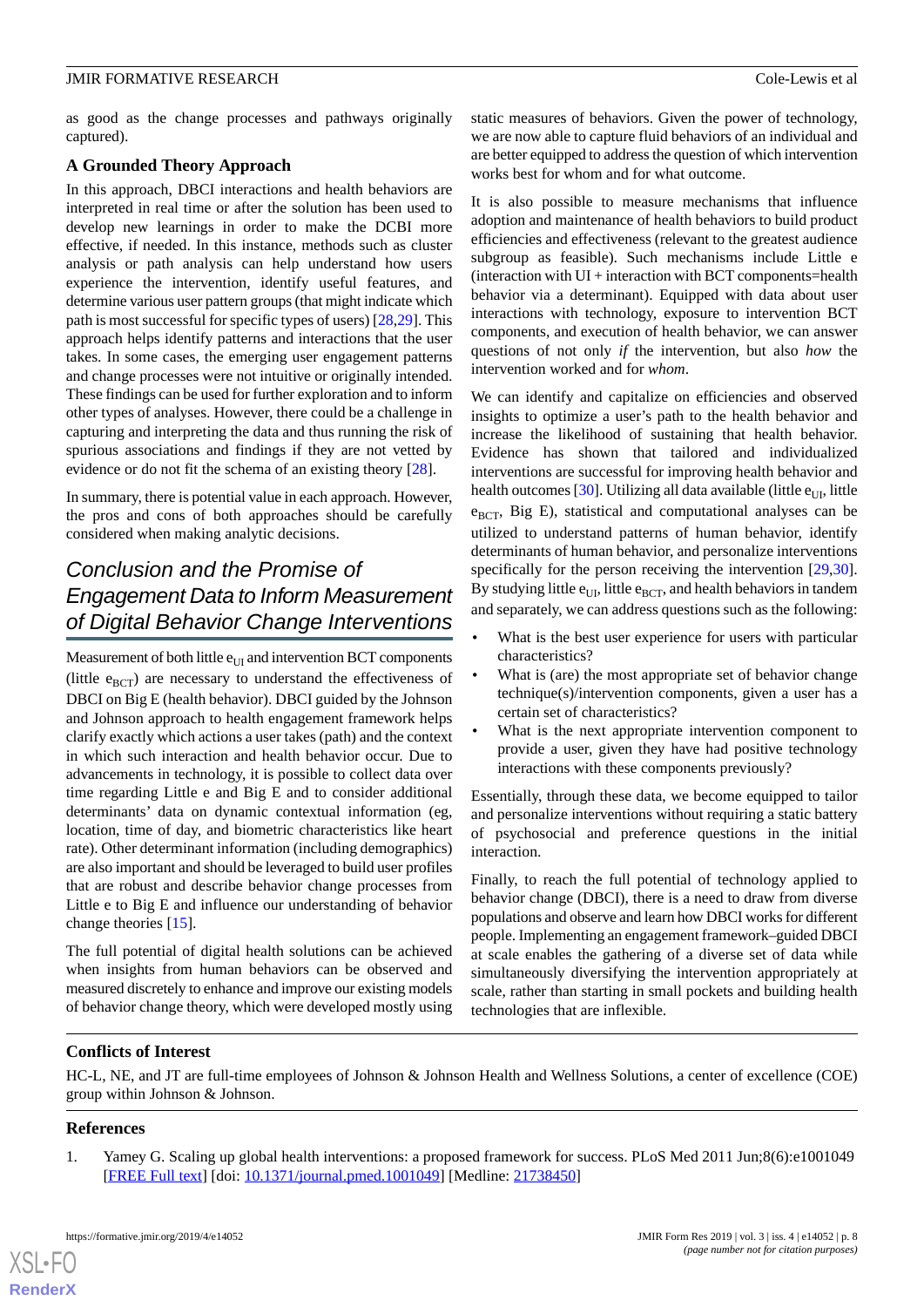- <span id="page-8-0"></span>2. Bull S, Ezeanochie N. From Foucault to Freire Through Facebook. Health Educ Behav 2015 Sep 17;43(4):399-411. [doi: [10.1177/1090198115605310\]](http://dx.doi.org/10.1177/1090198115605310)
- <span id="page-8-1"></span>3. Riley WT, Rivera DE, Atienza AA, Nilsen W, Allison SM, Mermelstein R. Health behavior models in the age of mobile interventions: are our theories up to the task? Transl Behav Med 2011 Mar;1(1):53-71 [\[FREE Full text](http://europepmc.org/abstract/MED/21796270)] [doi: [10.1007/s13142-011-0021-7\]](http://dx.doi.org/10.1007/s13142-011-0021-7) [Medline: [21796270](http://www.ncbi.nlm.nih.gov/entrez/query.fcgi?cmd=Retrieve&db=PubMed&list_uids=21796270&dopt=Abstract)]
- <span id="page-8-2"></span>4. Brouwer W, Kroeze W, Crutzen R, de Nooijer J, de Vries NK, Brug J, et al. Which intervention characteristics are related to more exposure to internet-delivered healthy lifestyle promotion interventions? A systematic review. J Med Internet Res 2011 Jan 06;13(1):e2 [\[FREE Full text\]](https://www.jmir.org/2011/1/e2/) [doi: [10.2196/jmir.1639\]](http://dx.doi.org/10.2196/jmir.1639) [Medline: [21212045\]](http://www.ncbi.nlm.nih.gov/entrez/query.fcgi?cmd=Retrieve&db=PubMed&list_uids=21212045&dopt=Abstract)
- <span id="page-8-4"></span><span id="page-8-3"></span>5. Lustria MLA, Noar SM, Cortese J, Van Stee SK, Glueckauf RL, Lee J. A meta-analysis of web-delivered tailored health behavior change interventions. J Health Commun 2013;18(9):1039-1069. [doi: [10.1080/10810730.2013.768727](http://dx.doi.org/10.1080/10810730.2013.768727)] [Medline: [23750972](http://www.ncbi.nlm.nih.gov/entrez/query.fcgi?cmd=Retrieve&db=PubMed&list_uids=23750972&dopt=Abstract)]
- <span id="page-8-5"></span>6. Bouvier P, Lavoué E, Sehaba K. Defining Engagement and Characterizing Engaged-Behaviors in Digital Gaming. Simulation & Gaming 2014 Nov 06;45(4-5):491-507. [doi: [10.1177/1046878114553571](http://dx.doi.org/10.1177/1046878114553571)]
- <span id="page-8-6"></span>7. O'Brien HL, Toms EG. What is user engagement? A conceptual framework for defining user engagement with technology. J Am Soc Inf Sci 2008 Apr;59(6):938-955. [doi: [10.1002/asi.20801](http://dx.doi.org/10.1002/asi.20801)]
- <span id="page-8-7"></span>8. O'Brien HL, Toms EG. The development and evaluation of a survey to measure user engagement. J Am Soc Inf Sci 2009 Oct 19;61(1):50-69. [doi: [10.1002/asi.21229](http://dx.doi.org/10.1002/asi.21229)]
- <span id="page-8-8"></span>9. Evans L. Search Engine Watch. 2009. Can social media be measured? URL: [http://searchenginewatch.com/sew/news/](http://searchenginewatch.com/sew/news/2064649/can-social-media-be-measured) [2064649/can-social-media-be-measured](http://searchenginewatch.com/sew/news/2064649/can-social-media-be-measured) [accessed 2019-04-15] [\[WebCite Cache ID 76M8Inzlm](http://www.webcitation.org/

                                76M8Inzlm)]
- <span id="page-8-9"></span>10. Michie S, Richardson M, Johnston M, Abraham C, Francis J, Hardeman W, et al. The behavior change technique taxonomy (v1) of 93 hierarchically clustered techniques: building an international consensus for the reporting of behavior change interventions. Ann Behav Med 2013 Aug;46(1):81-95. [doi: [10.1007/s12160-013-9486-6\]](http://dx.doi.org/10.1007/s12160-013-9486-6) [Medline: [23512568\]](http://www.ncbi.nlm.nih.gov/entrez/query.fcgi?cmd=Retrieve&db=PubMed&list_uids=23512568&dopt=Abstract)
- <span id="page-8-10"></span>11. Yardley L, Spring BJ, Riper H, Morrison LG, Crane DH, Curtis K, et al. Understanding and Promoting Effective Engagement With Digital Behavior Change Interventions. Am J Prev Med 2016 Nov;51(5):833-842. [doi: [10.1016/j.amepre.2016.06.015\]](http://dx.doi.org/10.1016/j.amepre.2016.06.015) [Medline: [27745683](http://www.ncbi.nlm.nih.gov/entrez/query.fcgi?cmd=Retrieve&db=PubMed&list_uids=27745683&dopt=Abstract)]
- <span id="page-8-12"></span><span id="page-8-11"></span>12. Gruman J, Rovner MH, French ME, Jeffress D, Sofaer S, Shaller D, et al. From patient education to patient engagement: implications for the field of patient education. Patient Educ Couns 2010 Mar;78(3):350-356. [doi: [10.1016/j.pec.2010.02.002](http://dx.doi.org/10.1016/j.pec.2010.02.002)] [Medline: [20202780](http://www.ncbi.nlm.nih.gov/entrez/query.fcgi?cmd=Retrieve&db=PubMed&list_uids=20202780&dopt=Abstract)]
- 13. West R, Michie S. A guide to development and evaluation of digital behavior interventions in healthcare. Surrey, United Kingdom: Silverback Publishing; 2016.
- <span id="page-8-14"></span><span id="page-8-13"></span>14. Mohr DC, Schueller SM, Montague E, Burns MN, Rashidi P. The behavioral intervention technology model: an integrated conceptual and technological framework for eHealth and mHealth interventions. J Med Internet Res 2014 Jun;16(6):e146 [[FREE Full text](http://www.jmir.org/2014/6/e146/)] [doi: [10.2196/jmir.3077](http://dx.doi.org/10.2196/jmir.3077)] [Medline: [24905070](http://www.ncbi.nlm.nih.gov/entrez/query.fcgi?cmd=Retrieve&db=PubMed&list_uids=24905070&dopt=Abstract)]
- <span id="page-8-15"></span>15. Short C, Rebar A, Plotnikoff R, Vandelanotte C. Designing engaging online behavior change interventions: A proposed model of user engagement. The European Health Psychologist 2015;17(1):32-38.
- <span id="page-8-16"></span>16. Holden RJ, Karsh B. The technology acceptance model: its past and its future in health care. J Biomed Inform 2010 Feb;43(1):159-172 [[FREE Full text](http://linkinghub.elsevier.com/retrieve/pii/S1532-0464(09)00096-3)] [doi: [10.1016/j.jbi.2009.07.002](http://dx.doi.org/10.1016/j.jbi.2009.07.002)] [Medline: [19615467\]](http://www.ncbi.nlm.nih.gov/entrez/query.fcgi?cmd=Retrieve&db=PubMed&list_uids=19615467&dopt=Abstract)
- <span id="page-8-18"></span><span id="page-8-17"></span>17. Sallis J, Owen N, Fisher E. Ecological models of health behavior. In: Glanz K, Rimer BK, Viswanath K, editors. Health behavior: Theory, research, and practice. San Francisco, CA: Jossey-Bass; 2015:43-64.
- <span id="page-8-19"></span>18. Jackson C, Eliasson L, Barber N, Weinman J. Applying COM-B to medication adherence: a suggested framework for research and interventions. European Health Psychologist 2014;16(1):7-17.
- <span id="page-8-23"></span>19. Bandura A. Social foundations of thought and action: A social cognitive theory. Englewood Cliffs, NJ: Prentice-Hall; 1986.
- <span id="page-8-20"></span>20. Eldredge L, Markham C, Ruiter R, Kok G, Fernandez M, Parcel G. Planning health promotion programs: an intervention mapping approach. Hoboken, NJ: John Wiley & Sons; 2016.
- <span id="page-8-21"></span>21. Guerra LGGC, Silva MTA. Learning processes and the neural analysis of conditioning. Psychology & Neuroscience 2010 Jul;3(2):195-208. [doi: [10.3922/j.psns.2010.2.009\]](http://dx.doi.org/10.3922/j.psns.2010.2.009)
- <span id="page-8-22"></span>22. Bandura A, Walters R. Social learning theory. Englewood Cliffs, NJ: Prentice-hall; 1977.
- 23. Ryan RM, Deci EL. Self-determination theory and the facilitation of intrinsic motivation, social development, and well-being. American Psychologist 2000;55(1):68-78. [doi: [10.1037/0003-066X.55.1.68](http://dx.doi.org/10.1037/0003-066X.55.1.68)]
- <span id="page-8-25"></span><span id="page-8-24"></span>24. Larsen KR, Michie S, Hekler EB, Gibson B, Spruijt-Metz D, Ahern D, et al. Behavior change interventions: the potential of ontologies for advancing science and practice. J Behav Med 2016 Aug 01. [doi: [10.1007/s10865-016-9768-0\]](http://dx.doi.org/10.1007/s10865-016-9768-0) [Medline: [27481101](http://www.ncbi.nlm.nih.gov/entrez/query.fcgi?cmd=Retrieve&db=PubMed&list_uids=27481101&dopt=Abstract)]
- 25. Bolívar J, Daponte A, Rodríguez M, Sánchez JJ. The Influence of Individual, Social and Physical Environment Factors on Physical Activity in the Adult Population in Andalusia, Spain. IJERPH 2010 Jan 05;7(1):60-77. [doi: [10.3390/ijerph7010060\]](http://dx.doi.org/10.3390/ijerph7010060)
- 26. Shiffman S, Stone AA, Hufford MR. Ecological Momentary Assessment. Annu Rev Clin Psychol 2008 Apr;4(1):1-32. [doi: [10.1146/annurev.clinpsy.3.022806.091415\]](http://dx.doi.org/10.1146/annurev.clinpsy.3.022806.091415)
- 27. Suh H, Shahriaree N, Hekler E, Kientz J. Developing and validating the user burden scale: A tool for assessing user burden in computing systems. 2016 May 12 Presented at: Proceedings of the CHI conference on human factors in computing systems; 2016; San Jose, CA p. A-3999. [doi: [10.1145/2858036.2858448\]](http://dx.doi.org/10.1145/2858036.2858448)